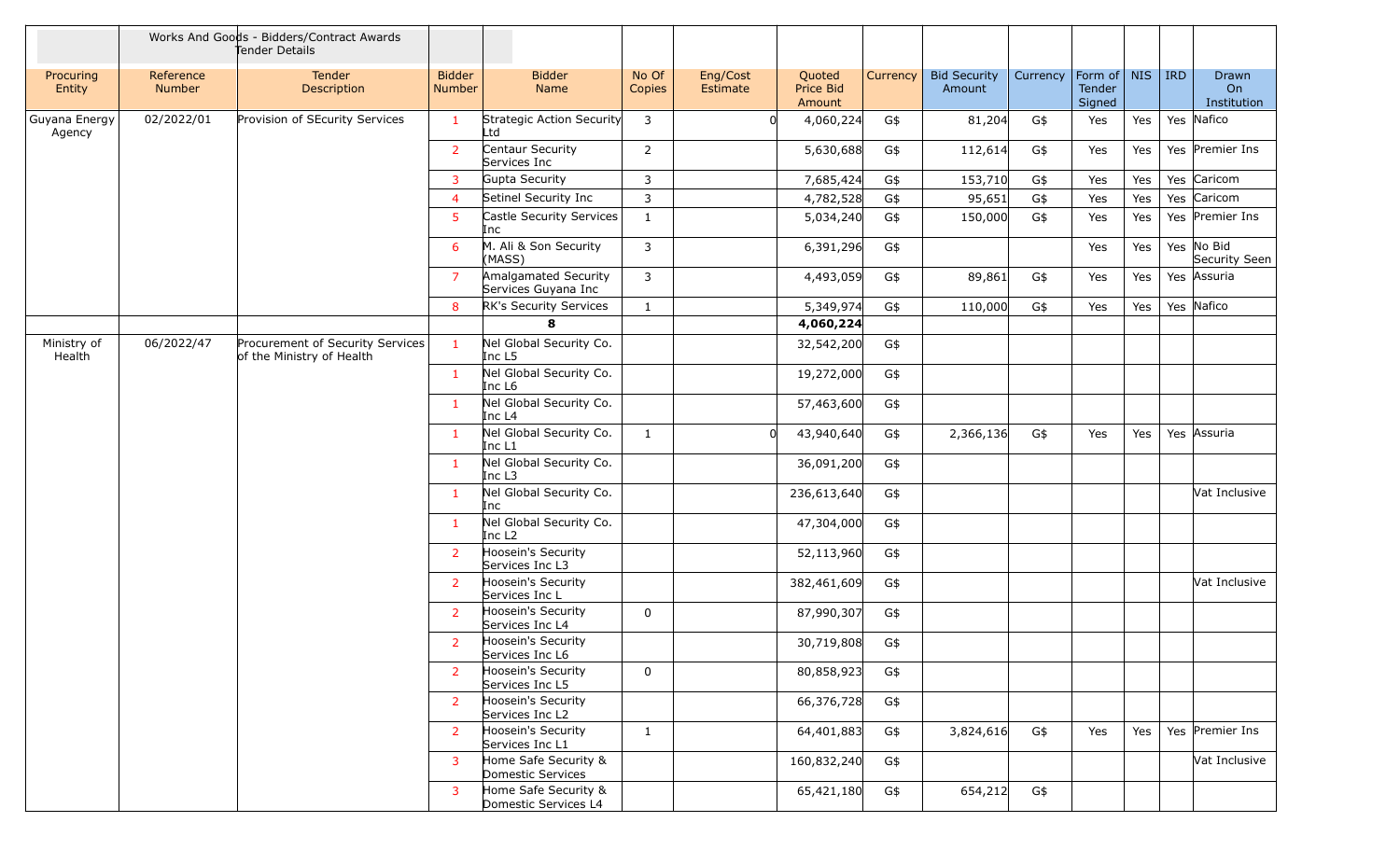|                     |                            | Works And Goods - Bidders/Contract Awards<br>Tender Details |                                |                                                 |                 |                             |                               |                 |                               |          |                                   |     |     |                            |
|---------------------|----------------------------|-------------------------------------------------------------|--------------------------------|-------------------------------------------------|-----------------|-----------------------------|-------------------------------|-----------------|-------------------------------|----------|-----------------------------------|-----|-----|----------------------------|
| Procuring<br>Entity | Reference<br><b>Number</b> | Tender<br>Description                                       | <b>Bidder</b><br><b>Number</b> | <b>Bidder</b><br>Name                           | No Of<br>Copies | Eng/Cost<br><b>Estimate</b> | Quoted<br>Price Bid<br>Amount | <b>Currency</b> | <b>Bid Security</b><br>Amount | Currency | Form of   NIS<br>Tender<br>Signed |     | IRD | Drawn<br>On<br>Institution |
|                     | 06/2022/47                 |                                                             | $\overline{3}$                 | Home Safe Security &<br>Domestic Services L2    |                 |                             | 48,085,200                    | G\$             | 480,852                       | G\$      |                                   |     |     |                            |
|                     |                            |                                                             | $\overline{3}$                 | Home Safe Security &<br>Domestic Services L1    | $2^{\circ}$     |                             | 47,325,960                    | G\$             | 473,260                       | G\$      | Yes                               | Yes |     | Yes Nafico S               |
|                     |                            |                                                             | $\overline{4}$                 | Strategic Action Security<br>Ltd L4             |                 |                             | 48,840,000                    | G\$             |                               |          |                                   |     |     |                            |
|                     |                            |                                                             | $\overline{4}$                 | Strategic Action Security<br>Ltd L3             |                 |                             | 29,970,000                    | G\$             |                               |          |                                   |     |     |                            |
|                     |                            |                                                             | $\overline{4}$                 | Strategic Action Security<br>Ltd L <sub>2</sub> |                 |                             | 38,850,000                    | G\$             |                               |          |                                   |     |     |                            |
|                     |                            |                                                             | $\overline{4}$                 | Strategic Action Security<br>Ltd L5             |                 |                             | 44,400,000                    | G\$             |                               |          |                                   |     |     |                            |
|                     |                            |                                                             | $\overline{4}$                 | Strategic Action Security<br>Ltd L1             | $\overline{2}$  |                             | 36,630,000                    | G\$             | 2,454,876                     | G\$      | Yes                               | Yes |     | Yes Nafico                 |
|                     |                            |                                                             | $\overline{4}$                 | Strategic Action Security<br>Ltd                |                 |                             | 245,487,600                   | G\$             |                               |          |                                   |     |     | Vat Inclusive              |
|                     |                            |                                                             | $\overline{4}$                 | Strategic Action Security<br>Ltd L6             |                 |                             | 16,650,000                    | G\$             |                               |          |                                   |     |     |                            |
|                     |                            |                                                             | -5                             | Sheriff Security Inc                            |                 |                             | 430,004,124                   | G\$             |                               |          |                                   |     |     | Vat Inclusibe              |
|                     |                            |                                                             | -5                             | Sheriff Security Inc L6                         |                 |                             | 33,256,764                    | G\$             | 332,567                       | G\$      |                                   |     |     |                            |
|                     |                            |                                                             | -5                             | Sheriff Security Inc L5                         |                 |                             | 87,984,562                    | G\$             | 879,845                       | G\$      |                                   |     |     |                            |
|                     |                            |                                                             | -5                             | Sheriff Security Inc L4                         |                 |                             | 96,152,890                    | G\$             | 961,528                       | G\$      |                                   |     |     |                            |
|                     |                            |                                                             | -5                             | Sheriff Security Inc L3                         |                 |                             | 57,761,748                    | G\$             | 577,617                       | G\$      |                                   |     |     |                            |
|                     |                            |                                                             | -5                             | Sheriff Security Inc L2                         |                 |                             | 83,783,707                    | G\$             | 837,837                       | G\$      |                                   |     |     |                            |
|                     |                            |                                                             | -5                             | Sheriff Security Inc L1                         | $\overline{2}$  |                             | 71,064,454                    | G\$             | 710,644                       | G\$      | Yes                               | Yes |     | Yes Assuria                |
|                     |                            |                                                             | -6                             | RK's Guyana Security L6                         |                 |                             | 20,720,959                    | G\$             |                               |          |                                   |     |     |                            |
|                     |                            |                                                             | -6                             | RK's Guyana Security L4                         |                 |                             | 61,165,961                    | G\$             |                               |          |                                   |     |     |                            |
|                     |                            |                                                             | 6                              | RK's Guyana Security L3                         |                 |                             | 37,874,448                    | G\$             |                               |          |                                   |     |     |                            |
|                     |                            |                                                             | -6                             | RK's Guyana Security L2                         |                 |                             | 53,454,299                    | G\$             |                               |          |                                   |     |     |                            |
|                     |                            |                                                             | -6                             | RK's Guyana Security L5                         |                 |                             | 55,448,132                    | G\$             |                               |          |                                   |     |     |                            |
|                     |                            |                                                             | -6                             | RK's Guyana Security                            |                 |                             | 274,826,631                   | G\$             |                               |          |                                   |     |     | Vat Inclusive              |
|                     |                            |                                                             | 6                              | RK's Guyana Security<br>ll 1                    | $\mathbf{1}$    |                             | 46,162,832                    | G\$             | 2,800,000                     | G\$      | Yes                               | Yes |     | Yes Nafico                 |
|                     |                            |                                                             | $\overline{7}$                 | <b>Blackwater Tactical</b><br>Security Firm     |                 |                             | 160,839,320                   | G\$             |                               |          |                                   |     |     |                            |
|                     |                            |                                                             | $\overline{7}$                 | Blackwater Tactical<br>Security Firm L5         |                 |                             | 74,405,525                    | G\$             |                               |          |                                   |     |     |                            |
|                     |                            |                                                             | -7                             | <b>Blackwater Tactical</b><br>Security Firm L1  | $\overline{2}$  |                             | 86,433,795                    | G\$             | 1,608,393                     | G\$      | Yes                               | Yes |     | Yes GBTI                   |
|                     |                            |                                                             | -8                             | kalibur Security                                |                 |                             | 276,039,413                   | G\$             |                               |          |                                   |     |     |                            |
|                     |                            |                                                             | -8                             | kalibur Security L6                             |                 |                             | 17,554,176                    | G\$             | 175,542                       | G\$      |                                   |     |     |                            |
|                     |                            |                                                             | -8                             | kalibur Security L5                             |                 |                             | 58,587,062                    | G\$             | 585,871                       | G\$      |                                   |     |     |                            |
|                     |                            |                                                             | -8                             | kalibur Security L4                             |                 |                             | 64,511,596                    | G\$             | 645,116                       | G\$      |                                   |     |     |                            |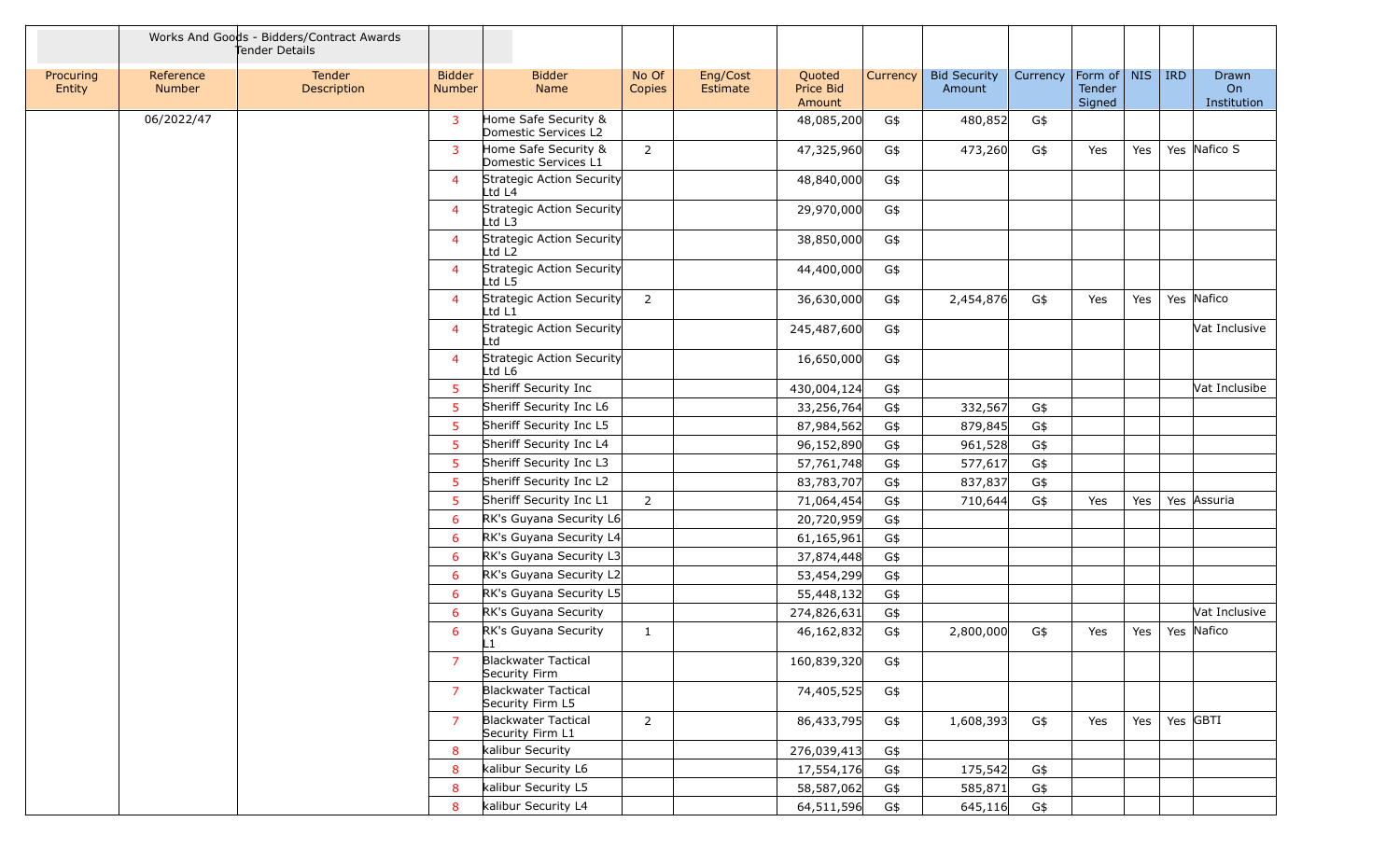|                     |                            | Works And Goods - Bidders/Contract Awards<br>Tender Details |                         |                                             |                 |                      |                               |                 |                               |          |                                         |     |            |                                     |
|---------------------|----------------------------|-------------------------------------------------------------|-------------------------|---------------------------------------------|-----------------|----------------------|-------------------------------|-----------------|-------------------------------|----------|-----------------------------------------|-----|------------|-------------------------------------|
| Procuring<br>Entity | Reference<br><b>Number</b> | Tender<br>Description                                       | <b>Bidder</b><br>Number | <b>Bidder</b><br>Name                       | No Of<br>Copies | Eng/Cost<br>Estimate | Quoted<br>Price Bid<br>Amount | <b>Currency</b> | <b>Bid Security</b><br>Amount | Currency | Form of $\vert$ NIS<br>Tender<br>Signed |     | <b>IRD</b> | Drawn<br>On<br>Institution          |
|                     | 06/2022/47                 |                                                             | 8                       | kalibur Security L3                         |                 |                      | 39,716,332                    | G\$             | 397,163                       | G\$      |                                         |     |            |                                     |
|                     |                            |                                                             | 8                       | kalibur Security L2                         |                 |                      | 47,176,847                    | G\$             | 47,177                        | G\$      |                                         |     |            |                                     |
|                     |                            |                                                             | 8                       | kalibur Security L1                         | $\mathbf{1}$    |                      | 48,493,410                    | G\$             | 48,493                        | G\$      | Yes                                     | Yes |            | Yes Caricom                         |
|                     |                            |                                                             | 9                       | Sentinel Security L5                        |                 |                      | 41,960,640                    | G\$             |                               |          |                                         |     |            |                                     |
|                     |                            |                                                             | 9                       | Sentinel Security L4                        |                 |                      | 45,810,240                    | G\$             |                               |          |                                         |     |            |                                     |
|                     |                            |                                                             | 9                       | Sentinel Security L3                        |                 |                      | 27,428,400                    | G\$             |                               |          |                                         |     |            |                                     |
|                     |                            |                                                             | 9                       | Sentinel Security L2                        |                 |                      | 35,127,600                    | G\$             |                               |          |                                         |     |            |                                     |
|                     |                            |                                                             | 9                       | Sentinel Security L6                        |                 |                      | 15,879,600                    | G\$             |                               |          |                                         |     |            |                                     |
|                     |                            |                                                             | <sub>9</sub>            | Sentinel Security L1                        | $\overline{2}$  |                      | 33,780,240                    | G\$             | 2,279,849                     | G\$      | Yes                                     | Yes |            | Yes Caricom                         |
|                     |                            |                                                             | 9                       | Sentinel Security                           |                 |                      | 227,984,860                   | G\$             |                               |          |                                         |     |            | Vat Inclusive                       |
|                     |                            |                                                             | 10                      | Safe Security System L6                     |                 |                      | 20,923,560                    | G\$             |                               |          |                                         |     |            |                                     |
|                     |                            |                                                             | 10                      | Safe Security System L5                     |                 |                      | 55,596,888                    | G\$             |                               |          |                                         |     |            |                                     |
|                     |                            |                                                             | 10                      | Safe Security System L4                     |                 |                      | 60,977,232                    | G\$             |                               |          |                                         |     |            |                                     |
|                     |                            |                                                             | 10                      | Safe Security System L3                     |                 |                      | 37,064,592                    | G\$             |                               |          |                                         |     |            |                                     |
|                     |                            |                                                             | 10                      | Safe Security System L2                     |                 |                      | 47,825,280                    | G\$             |                               |          |                                         |     |            |                                     |
|                     |                            |                                                             | 10                      | Safe Security System                        |                 |                      | 267,821,568                   | G\$             |                               |          |                                         |     |            | Vat Inclusive                       |
|                     |                            |                                                             | 10                      | Safe Security System<br>l 1                 | $\overline{2}$  |                      | 45,434,016                    | G\$             | 2,678,216                     | G\$      | Yes                                     | Yes |            | Yes Nafico                          |
|                     |                            |                                                             | 11 <sup>1</sup>         | M. Ali & Son Security<br>Services (MASS) L6 |                 |                      | 25,302,826                    | G\$             |                               |          |                                         |     |            |                                     |
|                     |                            |                                                             | 11                      | M. Ali & Son Security<br>Services (MASS) L4 |                 |                      | 118,440,346                   | G\$             |                               |          |                                         |     |            |                                     |
|                     |                            |                                                             | 11                      | M. Ali & Son Security<br>Services (MASS) L3 |                 |                      | 95,754,528                    | G\$             |                               |          |                                         |     |            |                                     |
|                     |                            |                                                             | 11 <sub>1</sub>         | M. Ali & Son Security<br>Services (MASS) L2 |                 |                      | 138,583,344                   | G\$             |                               |          |                                         |     |            | No bid<br>security seen             |
|                     |                            |                                                             | 11                      | M. Ali & Son Security<br>Services (MASS) L1 | 2               |                      | 108,355,450                   | G\$             |                               |          | No                                      | Yes |            | Yes FTP signed<br>not<br>completed. |
|                     |                            |                                                             | 12                      | Brans Security Service                      |                 |                      | 260,898,946                   | G\$             |                               |          |                                         |     |            | Vat Inclusive                       |
|                     |                            |                                                             | 12                      | Brans Security Service<br>L6                |                 |                      | 20,845,585                    | G\$             |                               |          |                                         |     |            |                                     |
|                     |                            |                                                             | 12                      | Brans Security Service<br>$-5$              |                 |                      | 54,966,515                    | G\$             |                               |          |                                         |     |            |                                     |
|                     |                            |                                                             | 12                      | <b>Brans Security Service</b><br>L4         |                 |                      | 59,903,627                    | G\$             |                               |          |                                         |     |            |                                     |
|                     |                            |                                                             | 12                      | Brans Security Service                      |                 |                      | 35,656,921                    | G\$             |                               |          |                                         |     |            |                                     |
|                     |                            |                                                             | 12                      | <b>Brans Security Service</b><br>12         |                 |                      | 45,531,145                    | G\$             |                               |          |                                         |     |            |                                     |
|                     |                            |                                                             | 12                      | Brans Security Service                      | $\overline{2}$  |                      | 43,995,153                    | G\$             | 2,608,989                     | G\$      | Yes                                     | Yes |            | Yes Nafico                          |